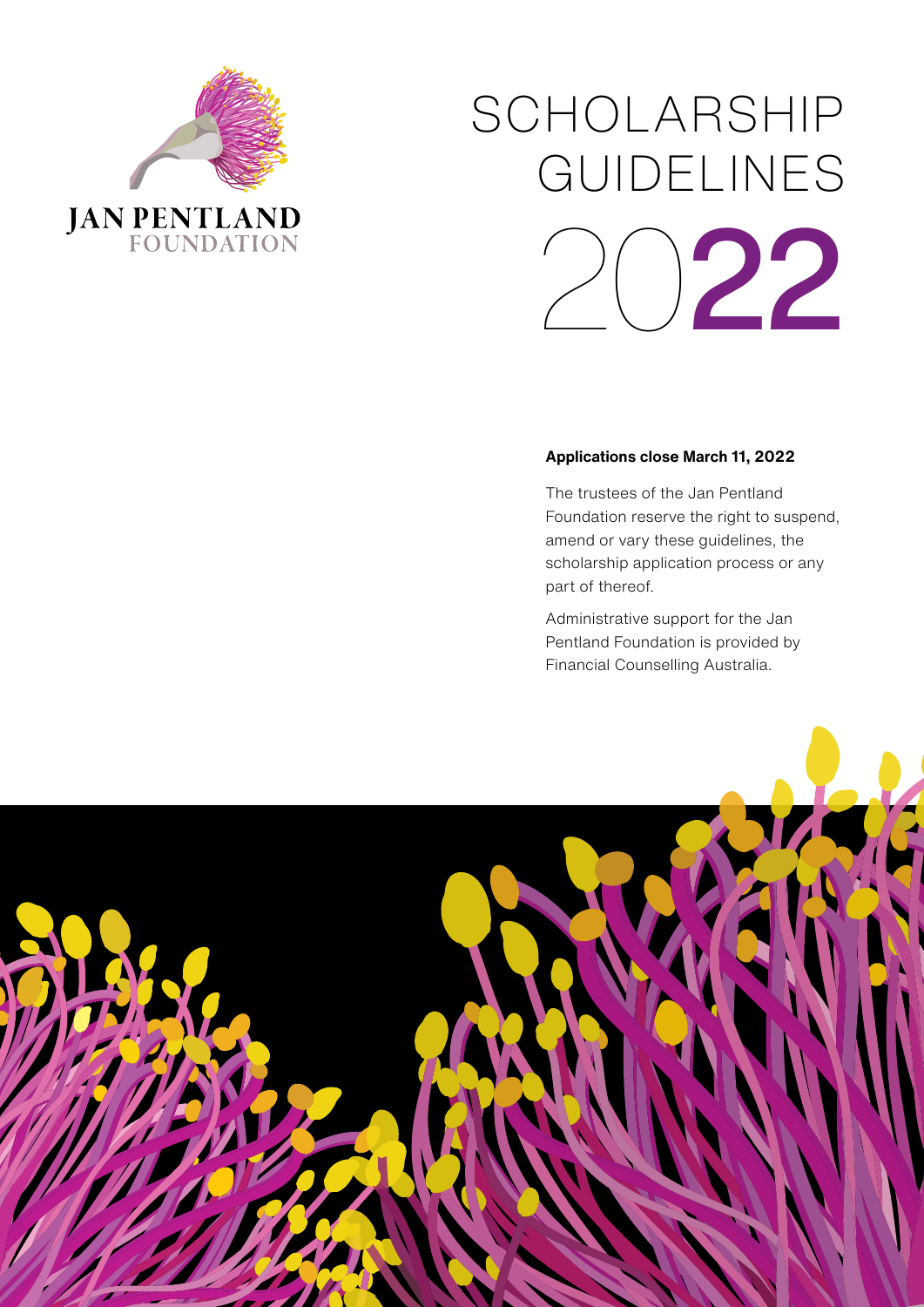## **Contents**

| 1                      | <b>Overview</b>                      |                                           | 1              |
|------------------------|--------------------------------------|-------------------------------------------|----------------|
|                        | 1.1                                  | The Jan Pentland Foundation               | 1              |
|                        | 1.2                                  | The Jan Pentland Scholarship              | 1              |
| 2                      | The 2022 Application Round           |                                           | 1              |
|                        | 2.1                                  | Opening and Closing Dates, Announcement   | 1              |
|                        | $2.2\phantom{0}$                     | <b>Application Process</b>                | 1              |
| З                      | <b>Details of the scholarship</b>    |                                           | $\mathbf{2}$   |
|                        | 3.1                                  | What does the scholarship cover?          | 2              |
|                        | 3.2                                  | What won't the scholarship cover?         | $\overline{c}$ |
|                        | 3.3                                  | List of Registered Training Organisations | $\mathbf{2}$   |
|                        | 3.4                                  | Maximum and minimum amounts               | 3              |
|                        | 3.5                                  | People who can apply                      | 3              |
|                        | 3.6                                  | Selection Criteria                        | 3              |
|                        | 3.7                                  | Payment arrangements                      | 3              |
| 4                      | <b>Conditions of the scholarship</b> |                                           | 4              |
|                        | 4.1                                  | Scholarship agreement                     | $\overline{4}$ |
| Appendix 1 - agreement |                                      |                                           | 5              |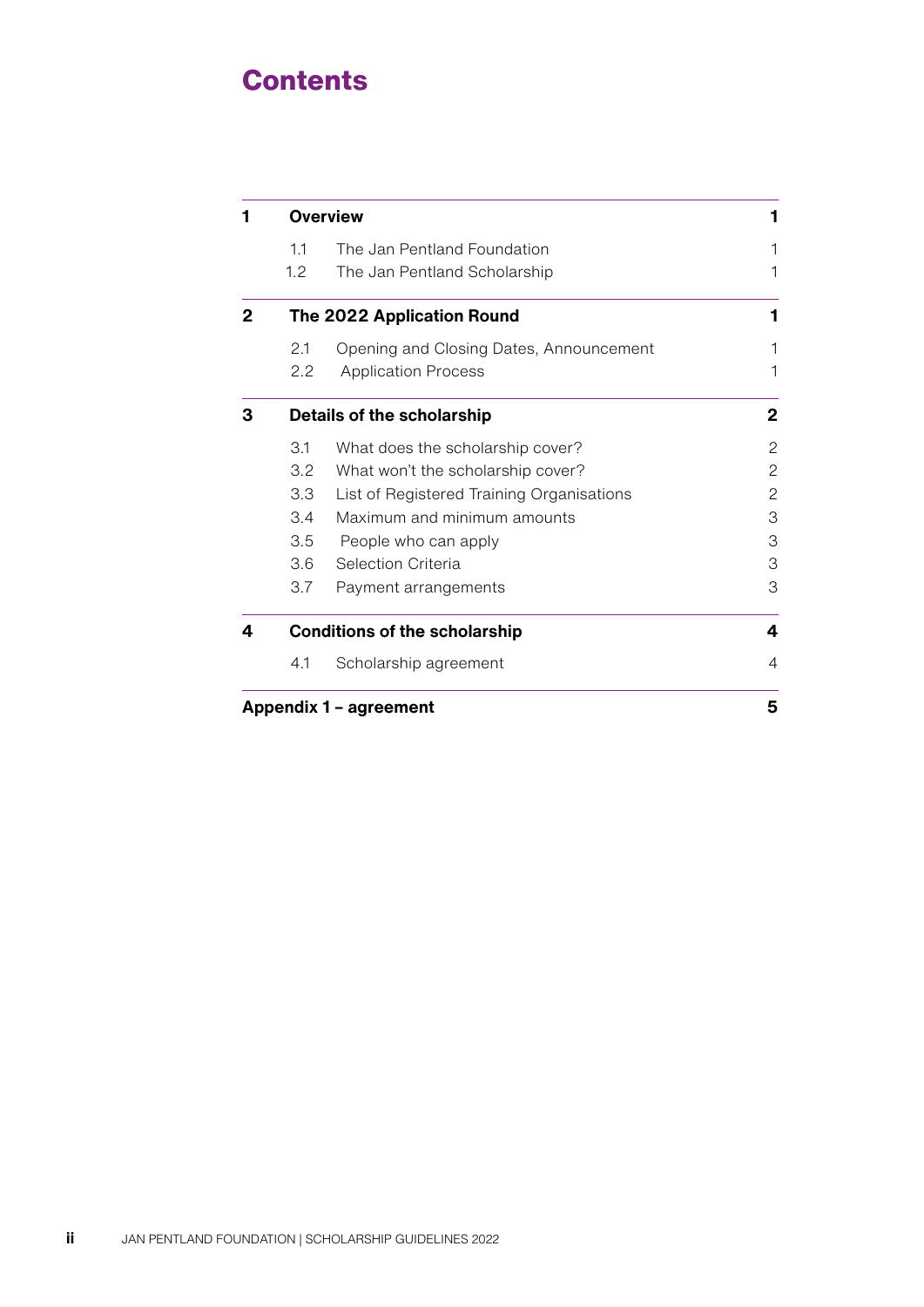# <span id="page-2-0"></span>**1** Overview

#### **1.1 The Jan Pentland Foundation**

The Jan Pentland Scholarship is awarded by the Jan Pentland Foundation. You can read more about Jan and the Foundation at [www.janpentlandfoundation.org](http://www.janpentlandfoundation.org)

The scholarship has been established in recognition of Jan Pentland's enormous contribution to the financial counselling sector over many years and her commitment to social justice.

The Foundation is a registered charity with deductible gift recipient status.

#### **1.2 The Jan Pentland Scholarship**

The scholarship is awarded annually, at the Jan Pentland Foundation dinner. This is held in May of each year in conjunction with the annual financial counselling conference.

The scholarship provides financial assistance to individuals who are undertaking study or are intending to undertake study in financial counselling.

For the 2022 scholarship round, the Foundation is encouraging applicants who live in rural or remote areas (or who would be willing to move to a rural or remote area). This is because there are still shortages of financial counsellors in rural and remote areas.

## **2** The 2022 Application Round

#### **2.1 Opening and Closing Dates, Announcement**

Applications open: Thursday 20th Jan 2022

Applications close: Friday 11th March 2022

The recipients of the Jan Pentland Scholarship will be announced in Wednesday May 18th, 2022 at the Jan Pentland Foundation dinner.

#### **2.2 Application Process**

Applications are made online. Please go to [https://www.janpentlandfoundation.](https://www.janpentlandfoundation.org/) [org/](https://www.janpentlandfoundation.org/) and click "2022 application form".

You will need to upload a CV, a short video and two references, so please have these ready.

If you have questions contact:

Tamara How Financial Counselling Australia PH: 0402 923 750 Email: [tamara.how@financialcounsellingaustralia.org.au](mailto:tamara.how@financialcounsellingaustralia.org.au)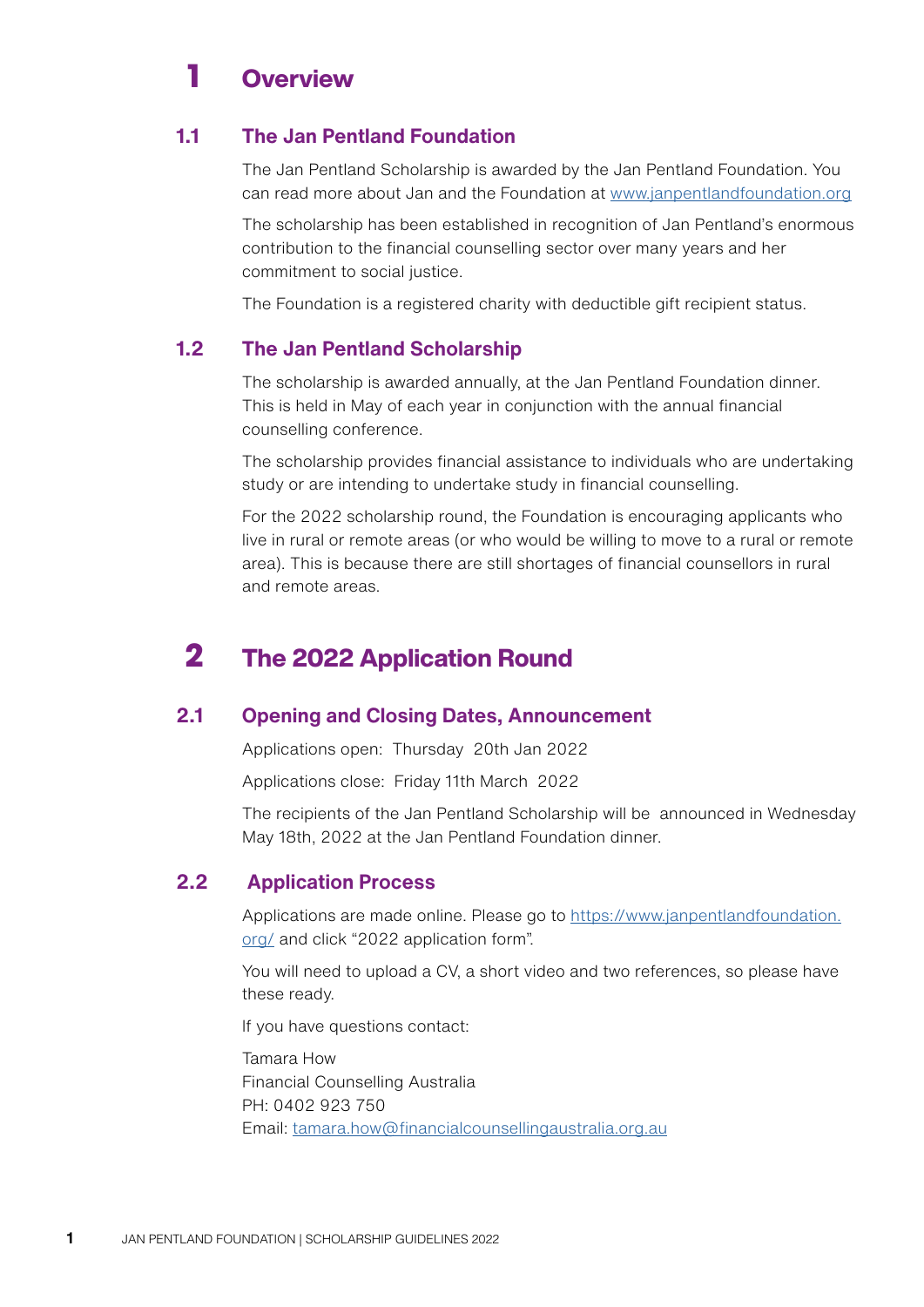### <span id="page-3-0"></span>**3** Details of the scholarship

#### **3.1 What does the scholarship cover?**

The scholarship provides financial assistance to individuals who are undertaking study or are intending to undertake the Diploma of Financial Counselling.

The relevant study/training covers 17 units and must be undertaken through a registered training organisation (see 3.3 below).

The scholarship will cover costs relating to study relevant to financial counselling. These costs could include the cost of the course and/or related costs such as travel, accommodation, childcare or supervision. Applicants will need to show that related costs are directly connected to their study.

Scholarship recipients may seek assistance for the costs of a current course of study or for a course they have not yet started.

#### **3.2 What won't the scholarship cover?**

The scholarship will not pay for costs already incurred.

#### **3.3 List of Registered Training Organisations**

Registered Training Organisations offering the Diploma of Financial Counselling are:

- Australian Institute of Professional Counsellors
- Australian Institute of Social Relations
- ICAN Learn
- RMIT
- TAFE NSW Western Institute
- TAFE SA
- Salvation Army Eva Burrows College Vocational Training
- South Metropolitan Tafe

For contact details please go to [https://www.financialcounsellingaustralia.org.au/](https://www.financialcounsellingaustralia.org.au/about-financial-counselling/diploma-of-financial-counselling) [about-financial-counselling/diploma-of-financial-counselling](https://www.financialcounsellingaustralia.org.au/about-financial-counselling/diploma-of-financial-counselling)

*Important*: if you enrol with the Australian Institute of Professional Counsellors (AIPC), you will need to pay AIPC direct and the Foundation will reimburse you on proof of payment. Payments will be made as you undertake the study, for example, one payment at the beginning, another at the half way point and a final reimbursement. The reason for this approach is that AIPC requires full payment of their fees up front, something the Foundation will not do - see section 3.7 also.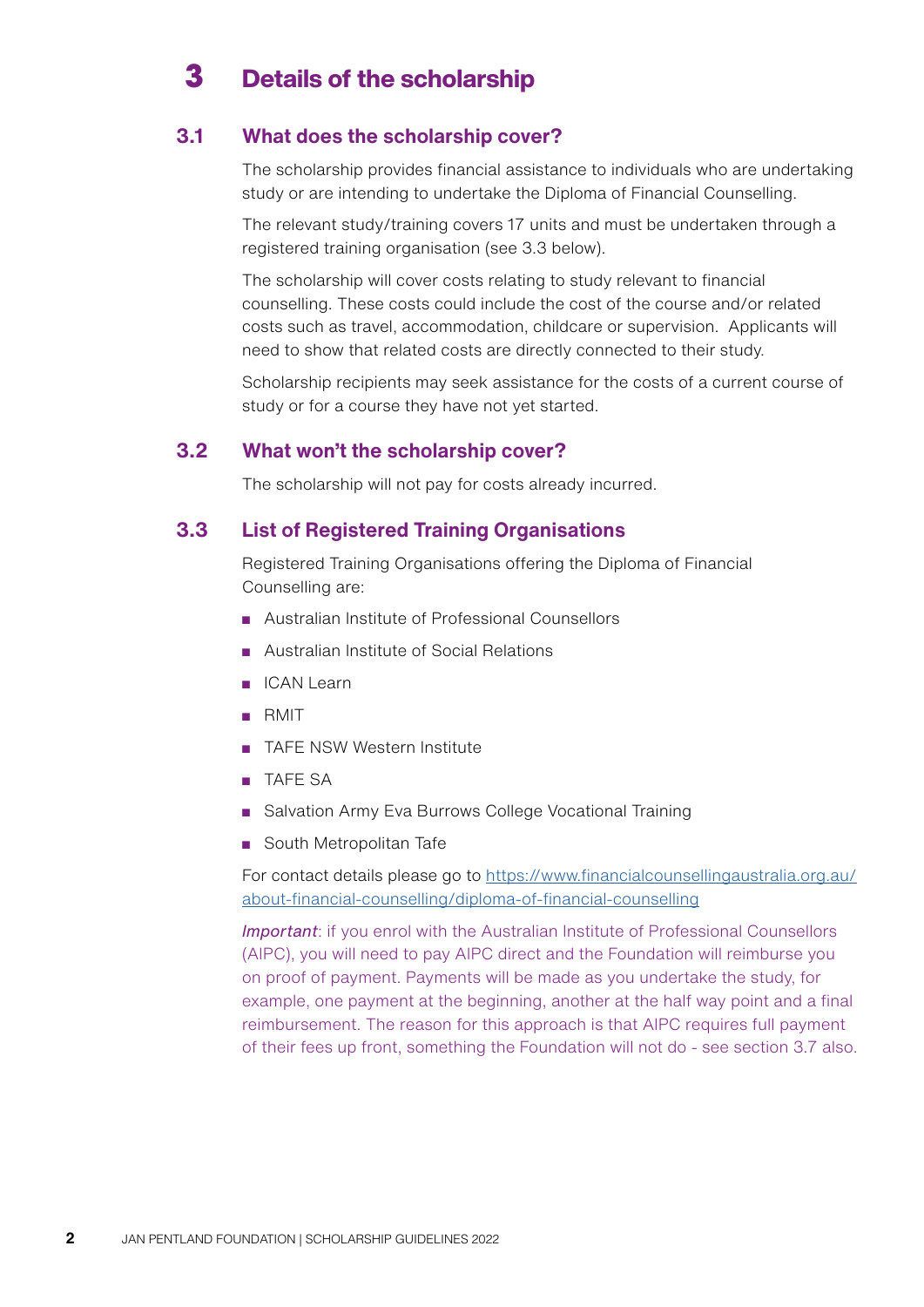#### <span id="page-4-0"></span>**3.4 Maximum and minimum amounts**

The scholarship is for a maximum of \$5,000.

There is no minimum amount.

#### **3.5 People who can apply**

Scholarship recipients may be:

- A person who is already working as a financial counsellor or in a related discipline
- A person who wishes to become a financial counsellor
- A person who wishes to incorporate financial counselling functions in their current role

For the 2022 scholarship round, the Foundation is encouraging people who are living in a rural or remote area, or who are willing to move to a rural or remote area to apply.1

#### **3.6 Selection Criteria**

Scholarships will be awarded on the basis of responses to the questions on the Application Form. Unsuccessful applicants may re-apply the following year.

The selection criteria are:

- living in a rural or remote area, or be willing to move to a rural or remote area
- need financial assistance to study
- have a strong interest in financial counselling
- are committed to study
- will make, or are making, a strong contribution to the field of financial counselling (for example, as demonstrated by community involvement).

#### **3.7 Payment arrangements**

#### **RTO costs**

Payment of course fees (if included in the application) will be made direct by the Foundation to the course provider, on the provision of a tax invoice.

The Foundation will not pay 100% of the costs of a course up front to a RTO. Payments will be made at appropriate points as the recipient undertakes the study, for example, at the beginning of each semester. (This is to manage the risk that a recipient could enrol with a RTO, the Foundation pays the full course cost up front, but the recipient actually completes few, if any, units.)

#### **Other associated costs**

**1** We define rural or remote areas as being outside of the 'greater metropolitan population base' of any capital city and more than 100 kilometres away from the state or territory capital. If you are unsure whether your location fits within these parametres, please notify us on your application form.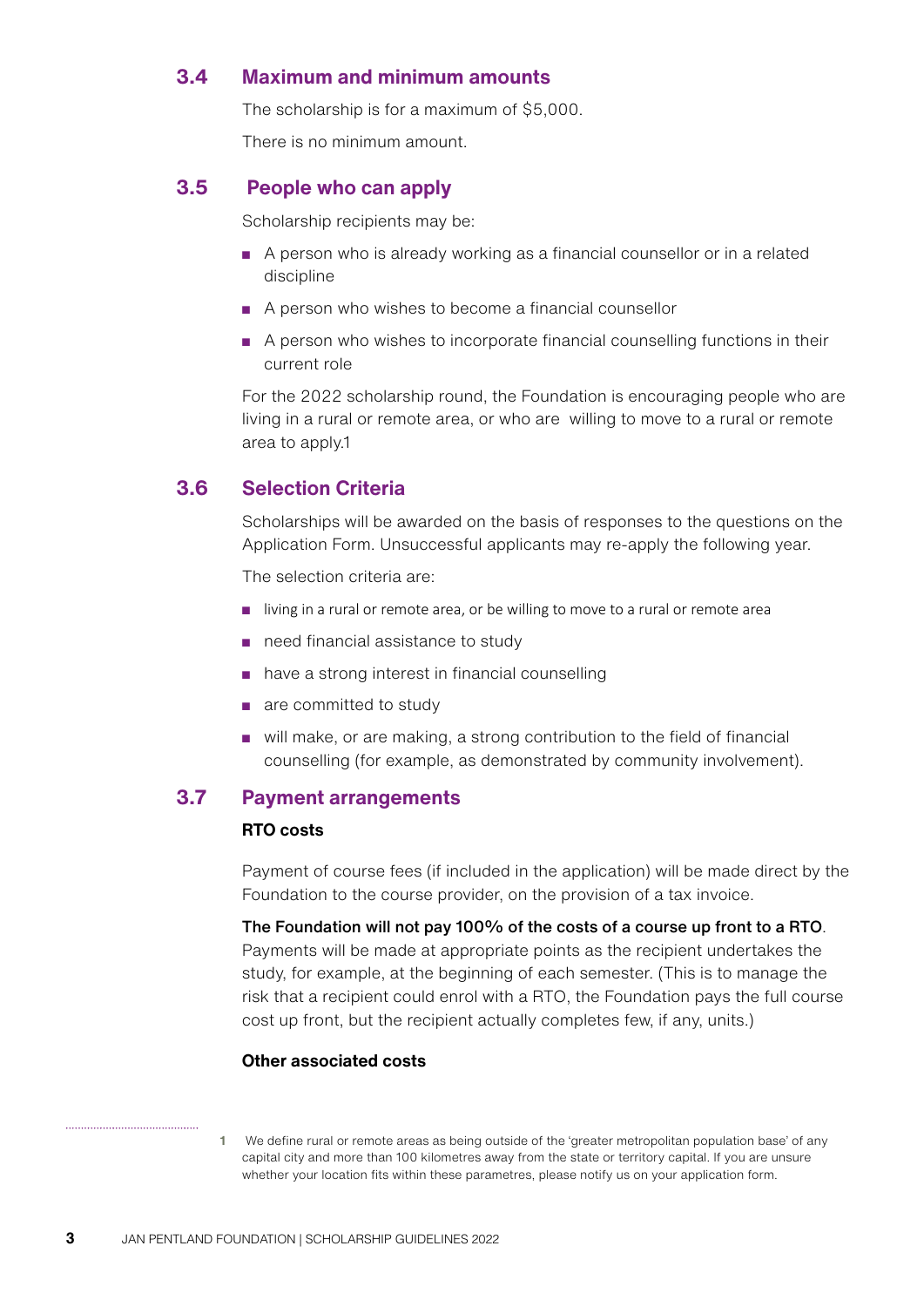<span id="page-5-0"></span>Payment arrangements for other costs, such as travel, accommodation or supervision, will be negotiated with the successful applicant. Generally these will require the provision of supporting documentation and will be paid on a reimbursement basis. These payments will be made by Electronic Funds Transfer (EFT) to your nominated bank account.

## **4** Conditions of the scholarship

#### **4.1 Scholarship agreement**

All scholarship recipients will be required to sign an agreement – see Appendix 1. Please read this agreement as it sets out the conditions for the scholarship.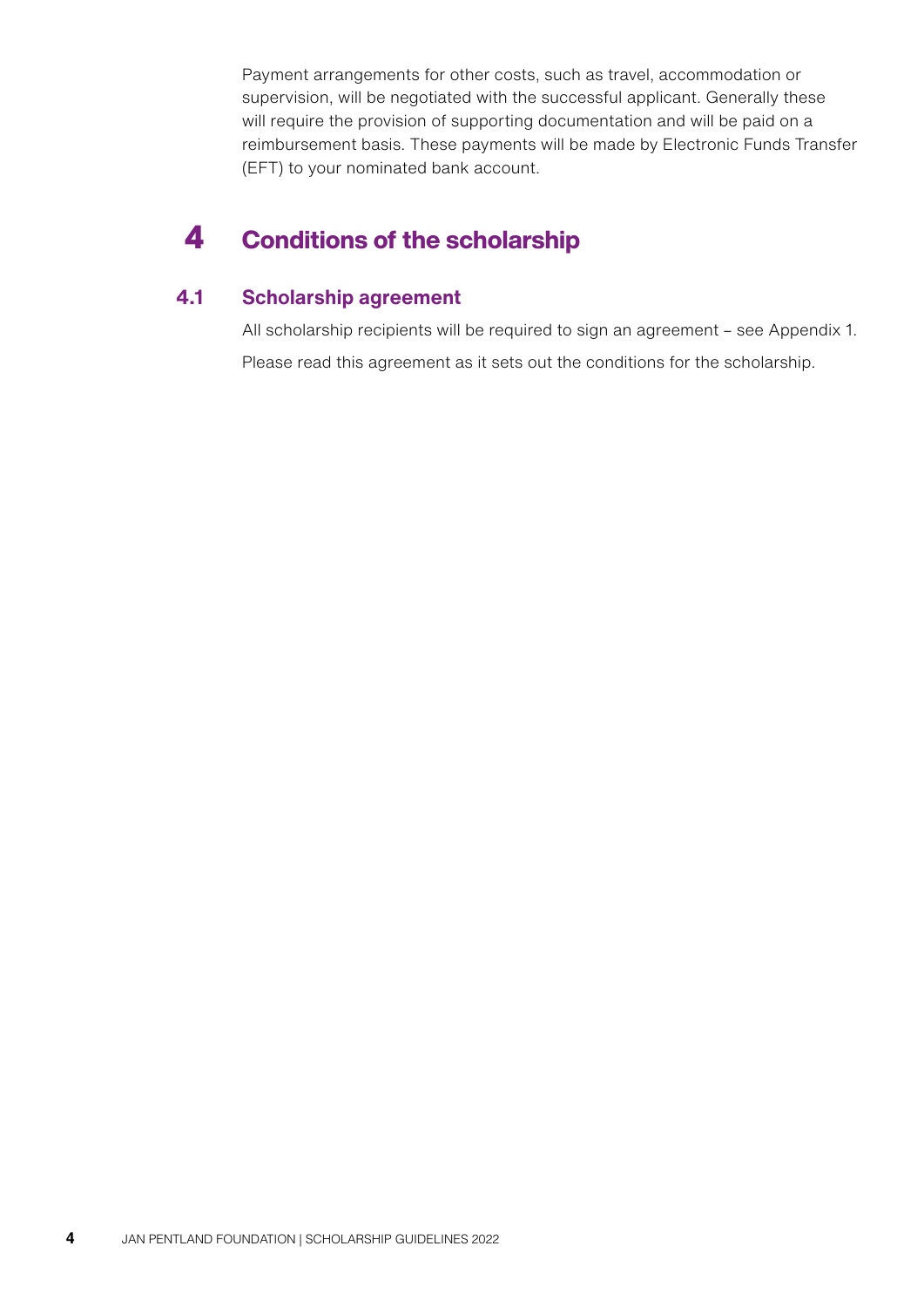## <span id="page-6-0"></span>**Appendix 1 – agreement**

This is the agreement that successful scholarship recipients will be required to complete. Make sure you read and understand this.

This agreement is between the recipient and the Jan Pentland Foundation Ltd as trustee for the Jan Pentland Foundation (ACN 141 552 847).

As a recipient of a Jan Pentland Scholarship for the amount above, I agree to the conditions below.

#### **1. Enrolling in your course**

Scholarships are announced in May each year.

I agree to enrol with an institution offering the Diploma of Financial Counselling by the end of 2022.

I agree that if I am unable to enrol within this timeframe, I will notify the Foundation.

I acknowledge that if I am unable to enrol within this timeframe, the Foundation may decide to extend the enrolment timeframe or alternatively may withdraw the offer of the scholarship.

#### **2. Suspension of study**

I agree that if I suspend my study for any reason, I will notify the Foundation, the reasons for doing this and how long this suspension will last.

I acknowledge that the Foundation may decide to extend the timeframe for completion of the qualification or alternatively may withdraw the offer of any funds remaining in the scholarship.

#### **3. Withdrawal from your course**

I agree that if I withdraw from my course, I will notify the Foundation immediately.

If the Foundation has paid out scholarship funding, I agree to repay any monies that are either refunded to me by the course provider or that have been paid to me and that represent payment for the units in which I am no longer enrolled or completing.

#### **4. Time limit for completing study**

I agree to complete my study within two and a half years from the time I begin studying.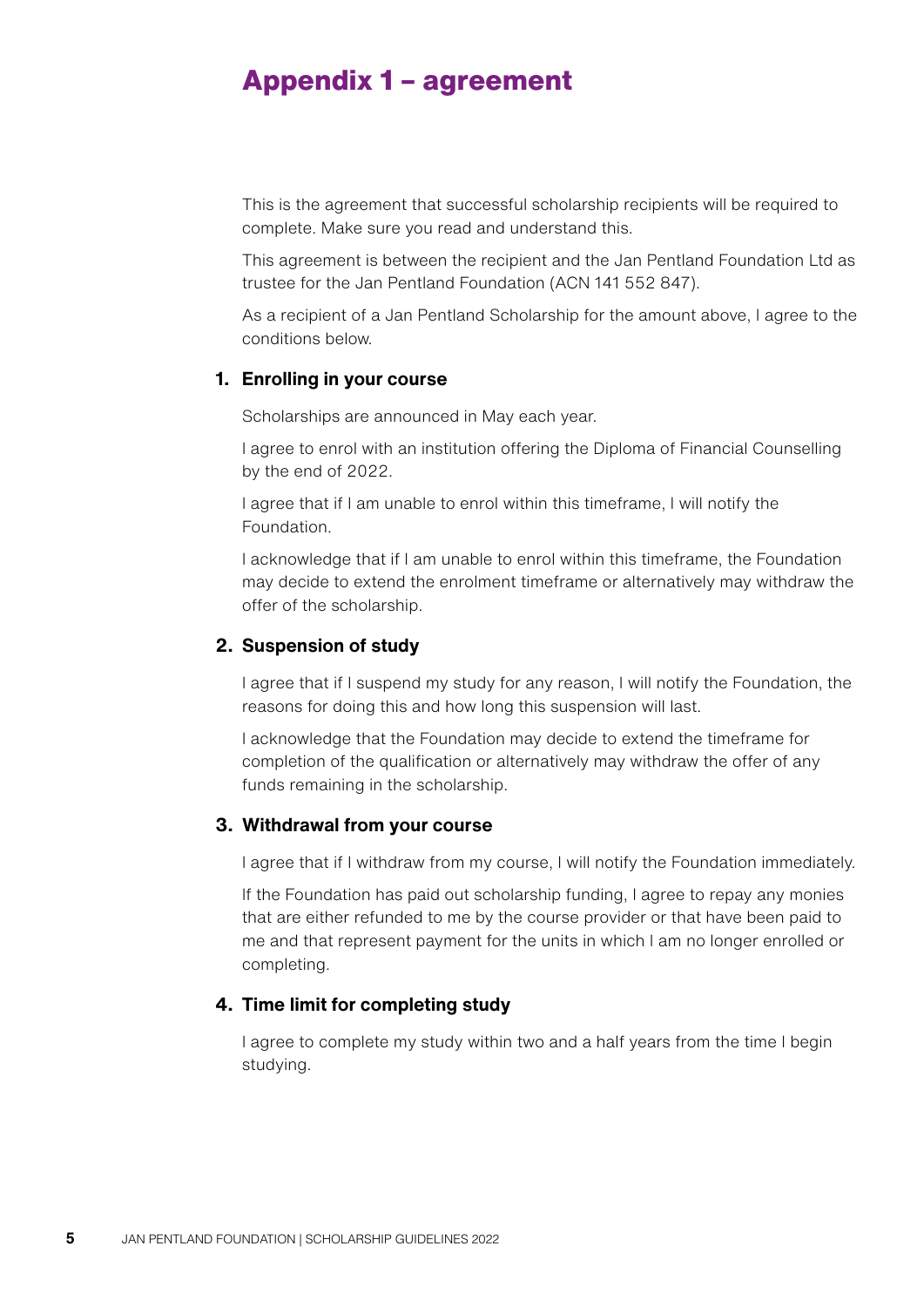#### **5. Payment of the scholarship**

I agree that if my scholarship provides for payment of any expenditure such as travel costs, these will be paid on a reimbursement basis. I agree that I will provide invoices/receipts or other appropriate documentation so that this can occur.

I understand that the Foundation will not pay an entire scholarship in advance, but will instead release funds in two (or more) tranches as study progresses. The Foundation will generally make these payments direct to the RTO.

I acknowledge that if I am enrolled with the Australian Institute of Professional Counsellors (AIPC), that I will need to pay any course costs and the Foundation will reimburse these costs. This reimbursement will be 50% on commencement and 50% on completion of the course if I am paying upfront and If I am paying in instalments, I will be reimbursed when I provide copies of my invoice and receipt.

If I receive any other subsidies toward the cost of my study, I will disclose these amounts to the Foundation, and I agree that the Foundation may reduce the amount of my scholarship to offset these.

Recipient's Signature)

(Date)

\_\_\_\_\_\_\_\_\_\_\_\_\_\_\_\_\_\_\_\_\_\_\_\_\_\_\_\_\_\_\_\_\_\_\_\_\_\_\_\_ (Foundation's Representative's Signature)

\_\_\_\_\_\_\_\_\_\_\_\_\_\_\_\_\_\_\_\_\_\_\_\_\_\_\_\_\_\_\_\_\_\_\_\_\_\_\_\_

\_\_\_\_\_\_\_\_\_\_\_\_\_\_\_\_\_\_\_\_\_\_\_\_\_\_\_\_\_\_\_\_\_\_\_\_\_\_\_\_

\_\_\_\_\_\_\_\_\_\_\_\_\_\_\_\_\_\_\_\_\_\_\_\_\_\_\_\_\_\_\_\_\_\_\_\_\_\_\_\_

(Date)